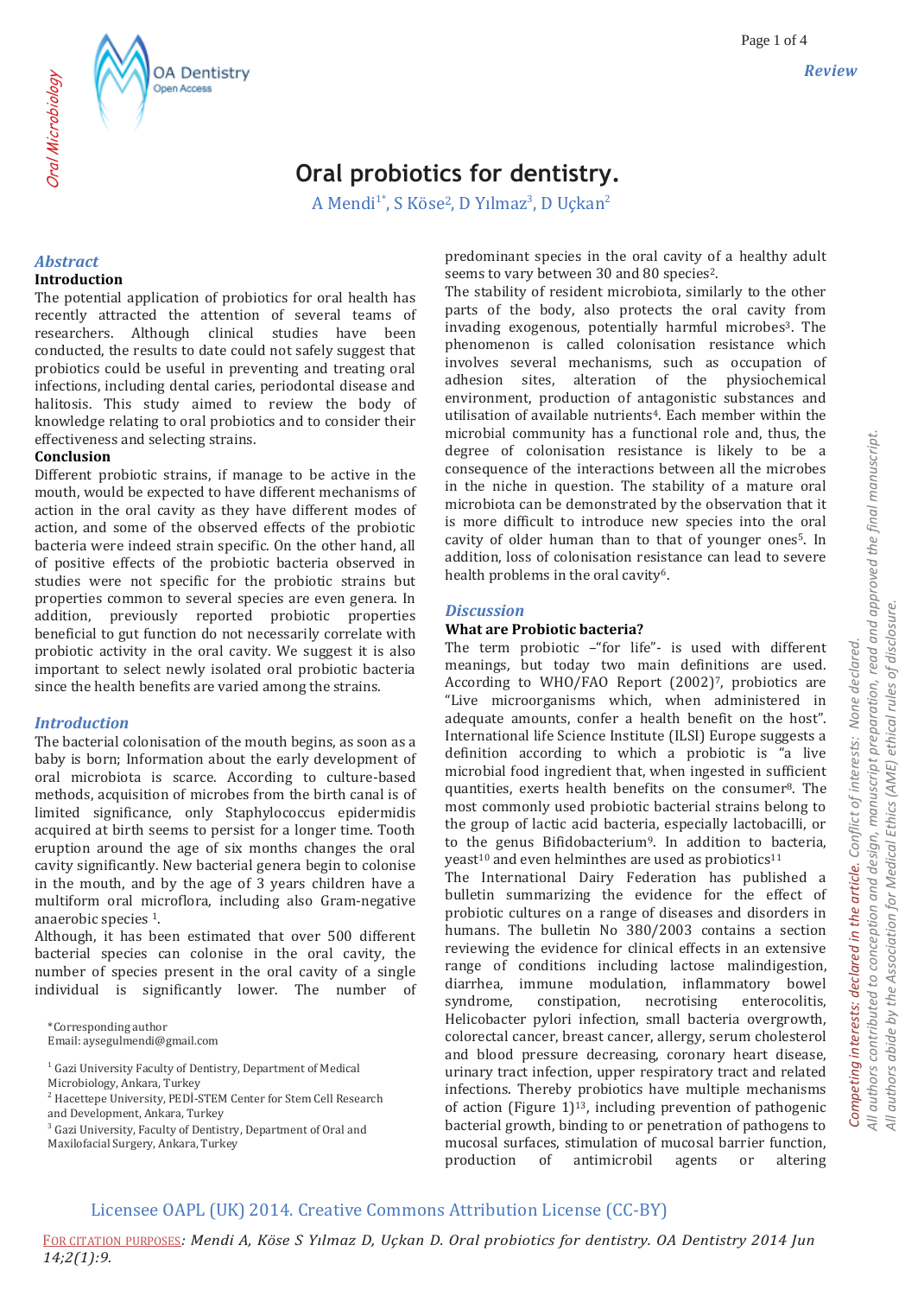

immunoregulation, decreasing proinflammatory cytokines 9.

Importantly, it was shown that one of the primary metabolic products of probiotics; called exopolysaccharides (EPSs) have recently received an increasing amount of attention because of their technological application in dairy products and their potentially beneficial properties for human health. Most of EPS-producing LAB have been isolated from fermented foods. Recently gut microbiota from animals and humans is the microenvironment where EPSs producing LAB are isolated. It is obvious that LAB strains from different ecological niches are able to produce EPSs, but the physiological role of these polymers play in producing bacteria still remains unclear. EPSs have been suggested that they have a role in the recognition of different ecosystems and also that they have a protective function against detrimental environmental factors<sup>14</sup>. EPSs may be a good tool to explain the mechanism of action of probiotics. Probiotics were suggested to play a role in maintaining oral health recently. Hereunder, there is a need to define therapeutics that focus on the diminution of dental plaque, the reduction of number of pathogens and the modulation of host immune response by controlling the release of inflammatory cytokines for periodontal diseases. On the basis of their therapeutic role in inflammatory bowel diseases and allergic disorders, probiotics may participate in the management and/or prevention of periodontal diseases by the induction of an immunomodulatory effect. LABS, as probiotics, are novel unitary agents that are widely utilized for their therapeutic activity. Nevertheless, this attack is still an emerging idea and there is insufficient scientific evidence to back its clinical role in oral health<sup>15</sup>. Our team suggest that if probiotics could restore the composition of the gut microbiome and introduce beneficial functions to gut microbial communities, resulting in amelioration or prevention of gut inflammation and other intestinal or systemic disease phenotypes, they can exert the same functional properties in the oral microbiome also. Abrogation of oral pathogens especially, P. gingivalis by lactobacilli could be an advantage to prevent the development of periodontitis and/or other oral diseases. Lactic acid bacteria could compete with oral pathogens for adhesion to surface of cells for nutrition and as a consequence secretion of immunomodulatory cytokines from stromal cells and/or epithelial cells.

### **How probiotics should be used in dentistry?**

Given the widespread emergence of bacterial resistance to antibiotics, the concept of probiotic therapy has been considered for application in oral health. Dental caries, periodontal disease, and halitosis are among the oral disorders that have been targeted in clinical trials<sup>16</sup>. However, only a few studies are available on the prevalence, role, and effects of probiotic bacteria in the mouth. A Russian study examined probiotic tablets in a complex treatment of gingivitis and different degrees of

| Function                                                                                              | Proposed mechanism                                                                                                                                                                                                                                                                                                                                                    |
|-------------------------------------------------------------------------------------------------------|-----------------------------------------------------------------------------------------------------------------------------------------------------------------------------------------------------------------------------------------------------------------------------------------------------------------------------------------------------------------------|
| gastrointestinal<br>the<br>tract<br>ën.<br>diarrhea.<br>(constipation,<br>non-pathogeni               | Irritable bowel syndrome, symptoms affecting Change in populations or activities of the<br>general intestinal microflora                                                                                                                                                                                                                                              |
| Lactose intolerance                                                                                   | Delivery of microbial lactase to small intestine                                                                                                                                                                                                                                                                                                                      |
| Allergy (atopical enzyme, allergy to the milk, Translocation, barrier effect<br>rheumatoid arthritis) |                                                                                                                                                                                                                                                                                                                                                                       |
| Carcinogenicity, mutagenicity, tumor                                                                  | Absorption of the mutagen, stimulation of the<br>immune system, inhibition of carcinogen<br>production by the intestinal microflora                                                                                                                                                                                                                                   |
| Rotavirus, colitis caused by C. difficile, effect, immune response promoted<br>nosocomial diarrhea    | Diarrhea linked to antibotics, diarrhea caused by Competitive exclusion. translocation/barrier                                                                                                                                                                                                                                                                        |
| Helicobacter pylori                                                                                   | Antipathogenic activity                                                                                                                                                                                                                                                                                                                                               |
| response)                                                                                             | Immunomodulation (immune status, vaccinal Interaction with the immune cells or cell<br>receptors leading to an increase in the<br>phagocytic activity of white cells, incresing IgA<br>levels after exposure to the antigen, increasing<br>the proliferation of the intra-epithelial<br>leukocytes, regulating the Th1/Th2 ratio,<br>induction of cytokine synthesis. |
| Excessive intestine bacterial growth                                                                  | Antimicrobial activity, competititye exclusion                                                                                                                                                                                                                                                                                                                        |
|                                                                                                       | inhibition.<br>production.<br>biofilm<br><b>EPS</b><br>antioxidative activity, competitive adhesion,                                                                                                                                                                                                                                                                  |
|                                                                                                       | distension, flatulance, cramp)<br>SHOULD BE                                                                                                                                                                                                                                                                                                                           |

**Figure 1:** The probiotic effects reported and their putative mechanisms.

periodontitis17. The treatment of the patients of the control group was provided by the drug Tantum Verde (Aziende Chimiche Riunite Angelini Francesco A.C.R.A.F. S.p.A., Rome). The effect of probiotics on the normalization of microflora was found to be higher in comparison with Tantum Verde, particularly in the cases of gingivitis and periodontitis. Nasae et al. (2001) reported reduced tooth decay incidence in children taking probiotic L. rhamnosus GG–enriched milk versus a control group of children taking milk without probiotic enrichment<sup>15</sup>. Studies on periodontitis and gingivitis show differing results depending on the strains. For example, Lactobacillus reuteri can be used to reduce gingivitis and dental plaque in patients with moderate to severe gingivitis and also to reduce proinflammatory cytokine in gingival crevicular fluid18. On the other hand, Lactobacillus salivarius WB21 in tablets does not reduce the direct count of any specific periodontopathic bacteria-Porphyromonas gingivalis, Prevotella intermedia, Tannerella forsyia, Trepenoma denticola and Aggregatibacter actinomycetemcomitans<sup>19</sup>, (even though this probiotic improves periodontal clinical parameters (probing pocket depth, gingival index, bleeding on probing and plaque index) especially in smoker subjects<sup>20</sup>. Commercially available probiotics that contain Lactobacilli species interfere with the in vitro ability of Candida albicans to form biofilms on dentures<sup>21</sup>, yet conventional approve intestinal probiotics surprisingly have no oral persistence and any oral cavity health benefits seem transitory. These conflicting results point out that not all the probiotics have beneficial effects on periodontal diseases. Therefore, it seems necessary that to perform specific screenings for selecting appropriate probiotic strains for preventing gingivitis or periodontitis and other oral health diseases. Sookkhee et al. (2001) verified this hypothesize by investigating 130 volunteers in Thailand and found 3790 lactic acid bacterial strains from healthy oral cavities. Of these, only five species expressed the inhibitory effect against other organisms, including oral

### Licensee OAPL (UK) 2014. Creative Commons Attribution License (CC-BY)

FOR CITATION PURPOSES*: Mendi A, Köse S Yılmaz D, Uçkan D. Oral probiotics for dentistry. OA Dentistry 2014 Jun 14;2(1):9.*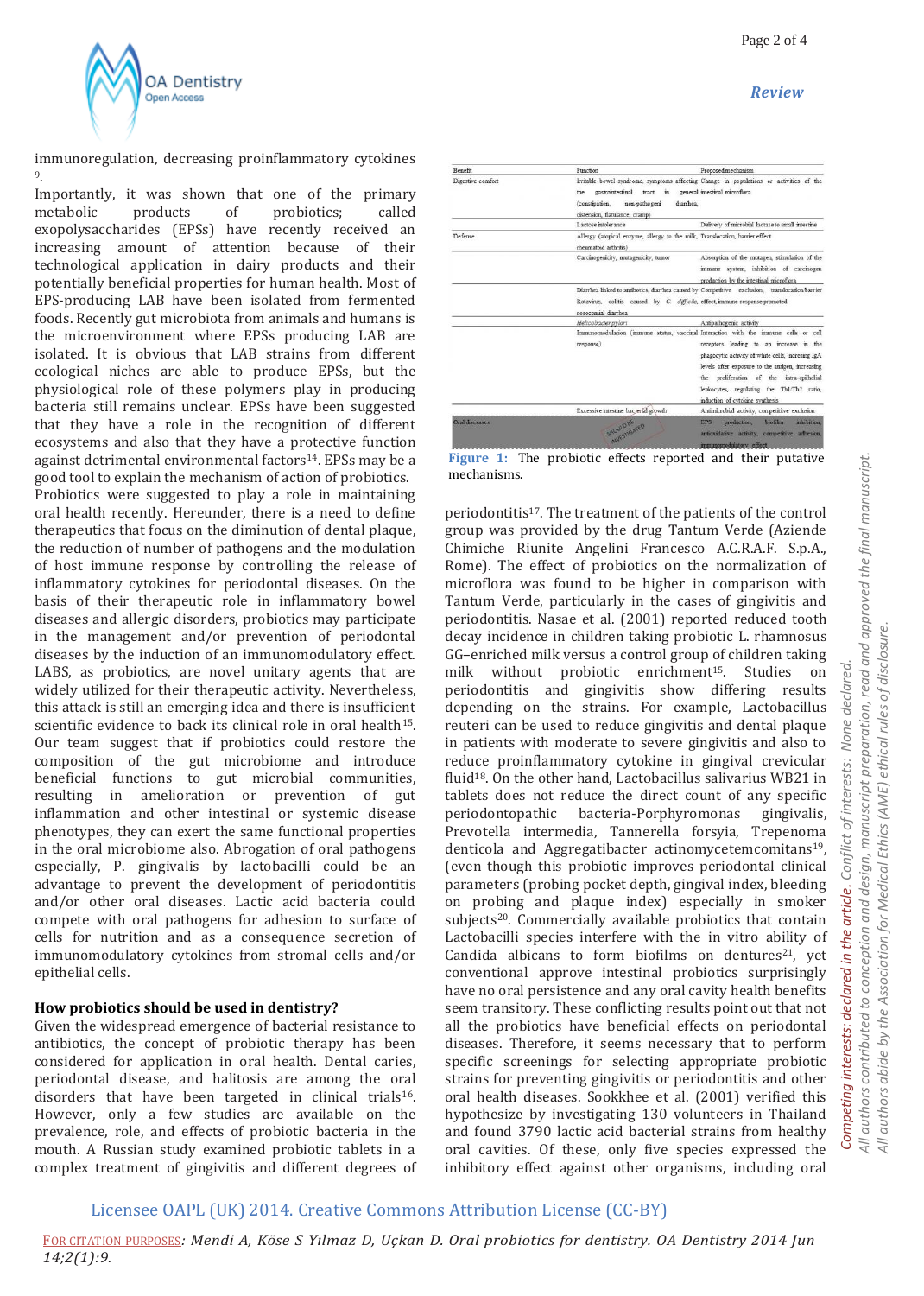

As shown in Figure 1 there are topics which should be explained by researchers. Since most of the functions ascribed to EPSs are of a protective nature. The ability of a microorganism to surround itself with a highly hydrated exopolysaccharide layer may provide it with protection against desiccation and predation. It is suggested that in terms of oral environment in clinical studies considering the stressful conditions created by saliva and teeth surface, high EPSs productive strains, may survive better (in vivo environment would be different from controlled in vitro conditions).

### **Questions that remain unanswered**

Studies in dental clinics with probiotics are characterized by a high level of heterogenicity due to the different behavior of oral hygiene of human. Furthermore there are no sufficient *in vitro* models regarding probiotic effect. On the other hand Ibnou-Zekri et al (2003)<sup>28</sup> highlighted that the activity of probiotic strains in vitro may not parallel similar in vivo behavior.

To determine further the role of probiotics in the dentistry, large, well designed, multicenter controlled clinical trials are needed. The fact that not all lactobacills and bifidobacterim species are equally beneficial should not be discarded. Individual mechanism of each strain should be characterised and the researchers should be aware of that the action of mechanism is dependent on the host characteristics such as oral hygiene, and nutrition habit.

Since different bacteria may have dominant effects in different genetic backgrounds and in diseases that vary in their pathogenesis, researchers should prefer oral microbiome origin probiotics to use in clinical trials.

It is however important to realize that probiotic microorganisms do not act exclusively by affecting the microbiota. They can also exert effects either by modulating immunological parameters, epithelial permeability and bacterial translocation, or by providing bioactive or regulatory metabolite. Thus, probiotic bacteria-host interactions could be investigated by designing in vitro models which encompass mucosal stem cells.

### *Conclusion*

Functional properties of probiotic strains are different among the strains and they do not show the same health benefit efficacy. Therefore strains isolated from gut micro flora could not give the same results in oral micro biome. Researchers should set their goal in identifying strains from oral micro biome. Selecting the new oral probiotic strains should be focused on the diminution of dental plaque, the reduction of the number of periodontal pathogens and the modulation of the host immune respose by controlling the release of inflammatory cytokines, which may slow down the destruction of supporting tissues. Probiotic strain- oral mucosal cell interactions should also be investigated.

Several requirements have been proposed for novel probiotic strains7. Isolates from healthy humans are

advised and their functional properties and safety should be assessed by in vitro tests<sup>25</sup> (Figure 2). It has been shown that good antimicobial properties of probiotic strains are necessary to eradicate or inhibit pathogenic bacteria. At the same time, significant fermentation type-, species-, and strain specific variability in functional probiotic properties of lactobacilli, such as antimicrobial activity as well as acid and bile tolerance of lactobacilli, has been observed<sup>26</sup>. Therefore several strains from various fermentation types and species should be tested to choose the best, those with high antimicrobial activity and high tolerance of environmental stress. Furthermore, one of the important issues is the safety of probiotics trains. There is growing concern about the development of antibiotic resistance in pathogenic microorganisms. The spread of antibioticresistance genes between bacterial species through lateral gene transfer may occur <sup>27</sup> and therefore, knowledge of the resistance pattern of the probiotic strains would be useful to avoid inducing strains that carry transferable genes.

### Licensee OAPL (UK) 2014. Creative Commons Attribution License (CC-BY)

FOR CITATION PURPOSES*: Mendi A, Köse S Yılmaz D, Uçkan D. Oral probiotics for dentistry. OA Dentistry 2014 Jun 14;2(1):9.*



**OA Dentistry** Open Access

**Figure 2:** Functional properties of oral probiotics.

Candida. The authors reported that the antimicrobial potentials of the bacteria were affected by several factors, such as pH, catalase, proteolytic enzymes, and temperature22. Also it cannot be assumed that research published on one strain of probiotic applies to another strain, even of the same species. The key point is to realize that all probiotics do not have the same efficacy<sup>23, 24</sup>. It is important that probiotic strains should be well characterized before and comprehensive in vitro research studies should be conducted.

### **Selecting Oral probiotics**